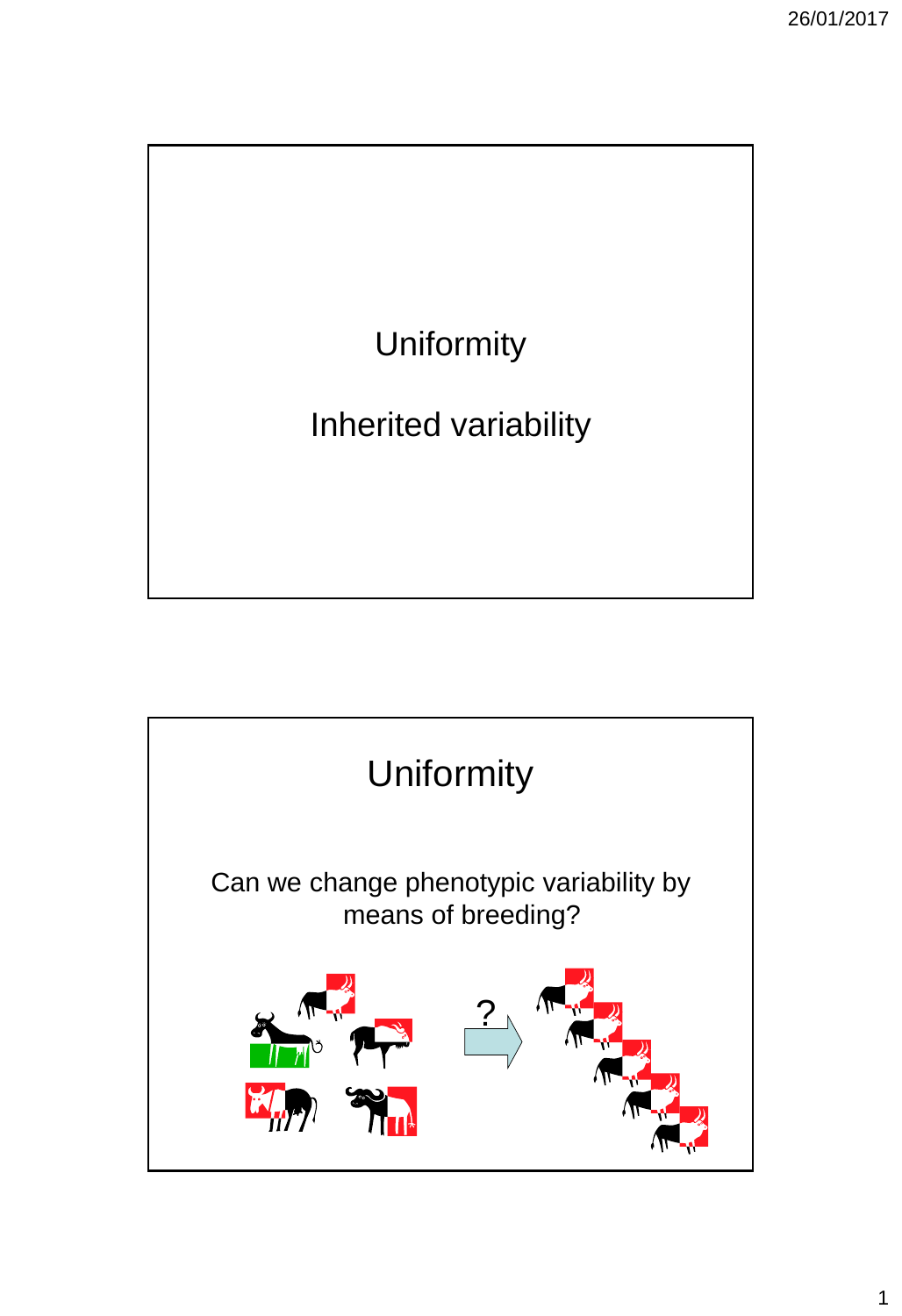

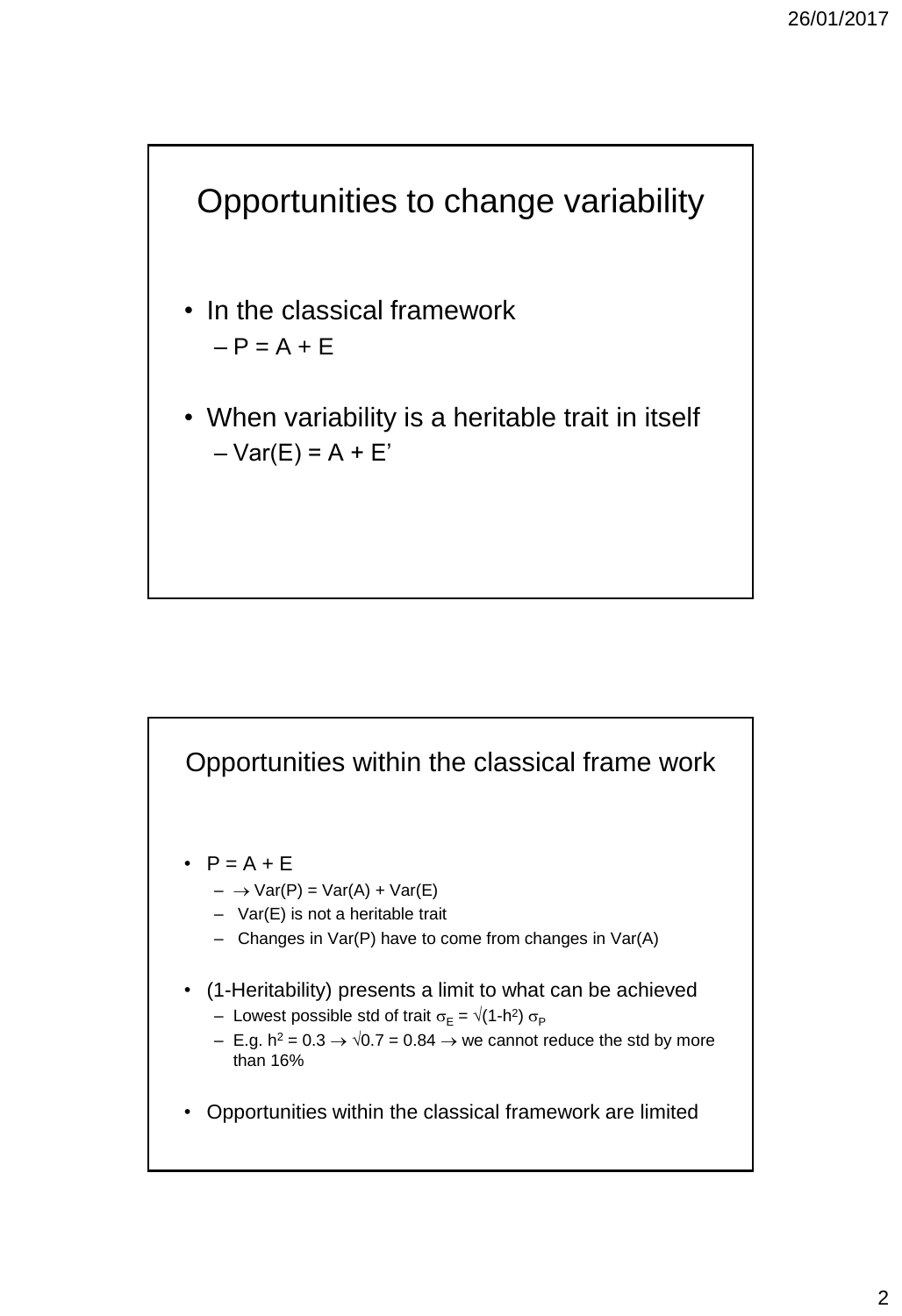

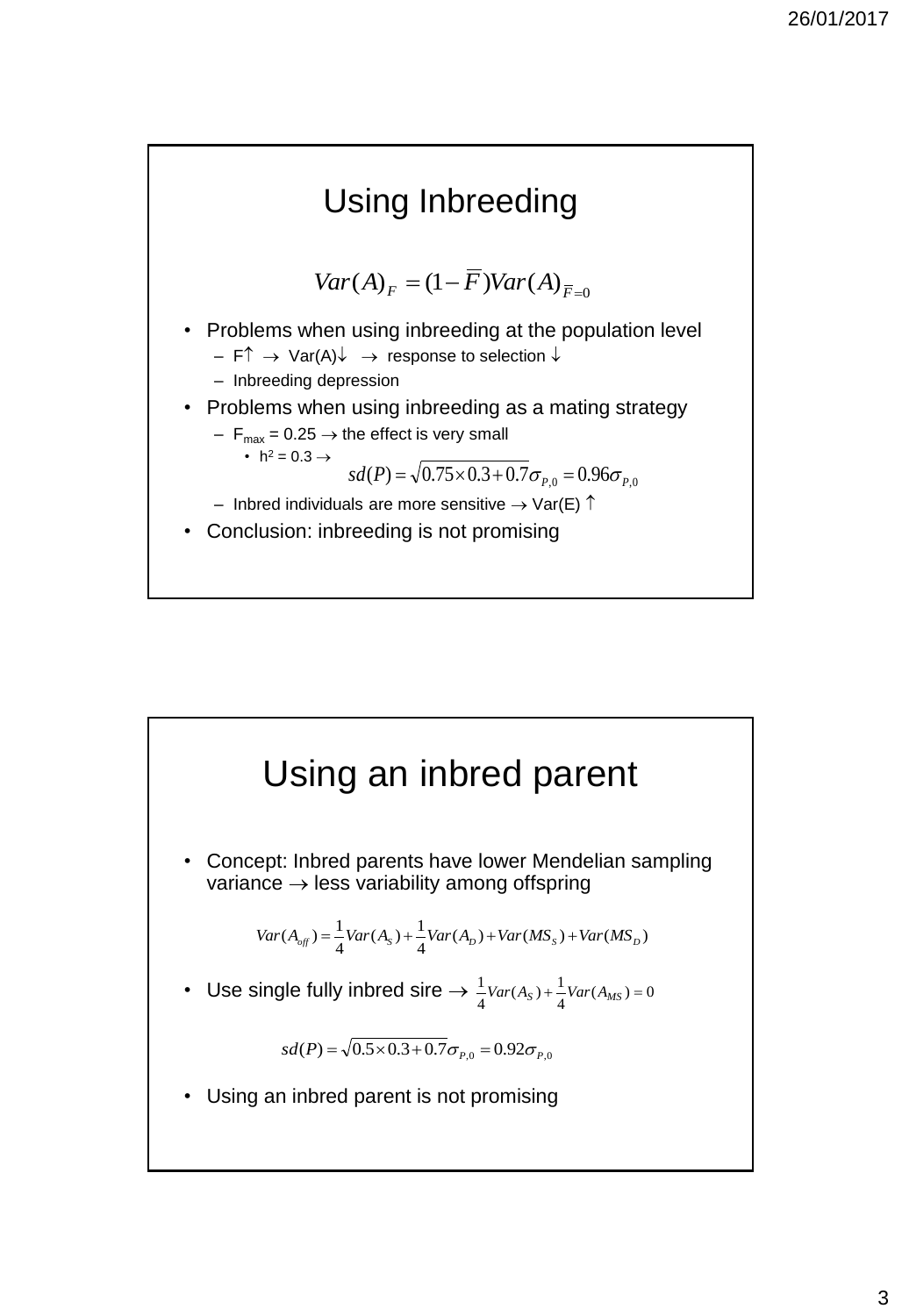

- Some reduction is possible, in particular when Var(E) also decreases
- Problem: How to get fully inbred sires and dams?

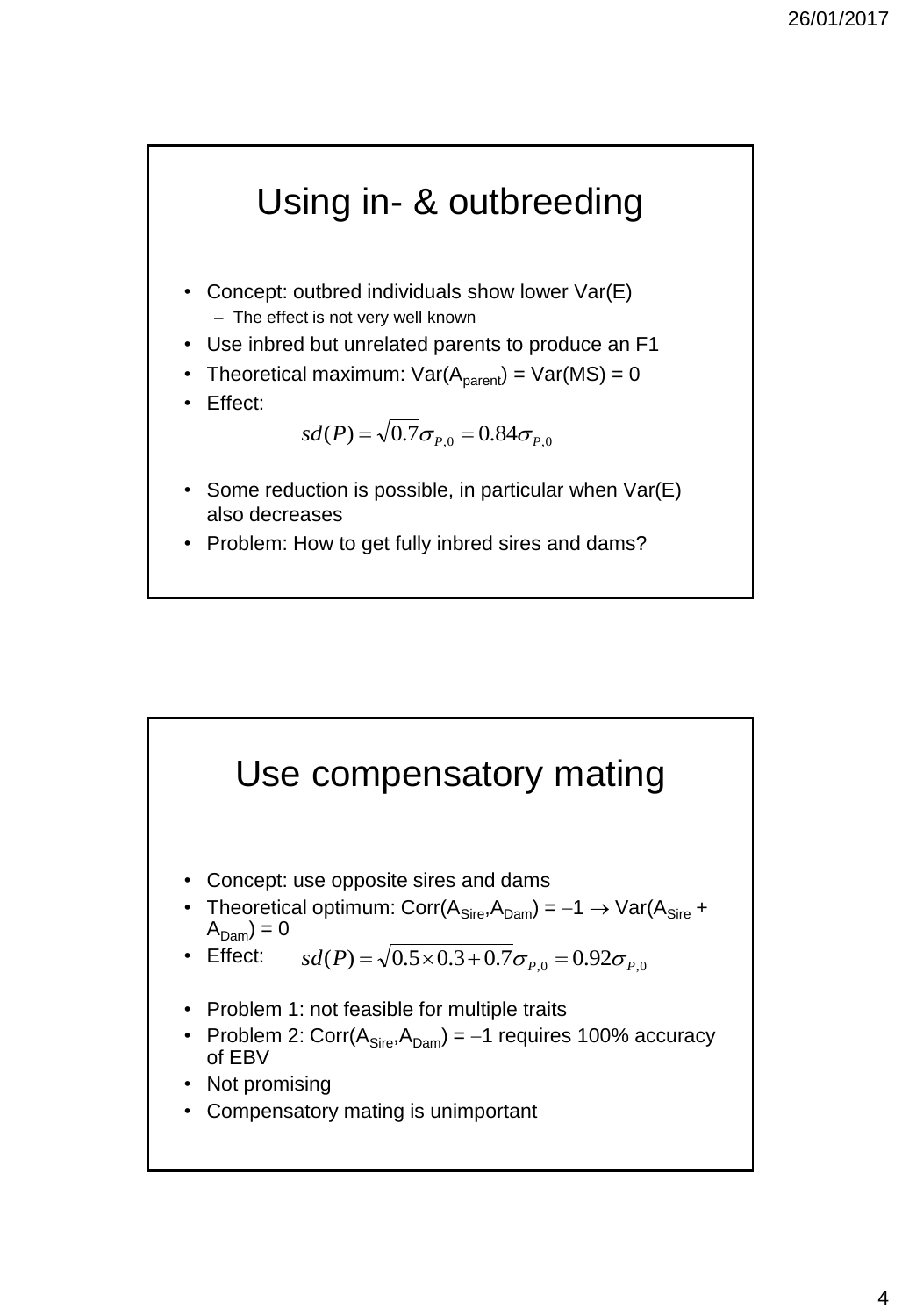



Treating Var(E) as a heritable trait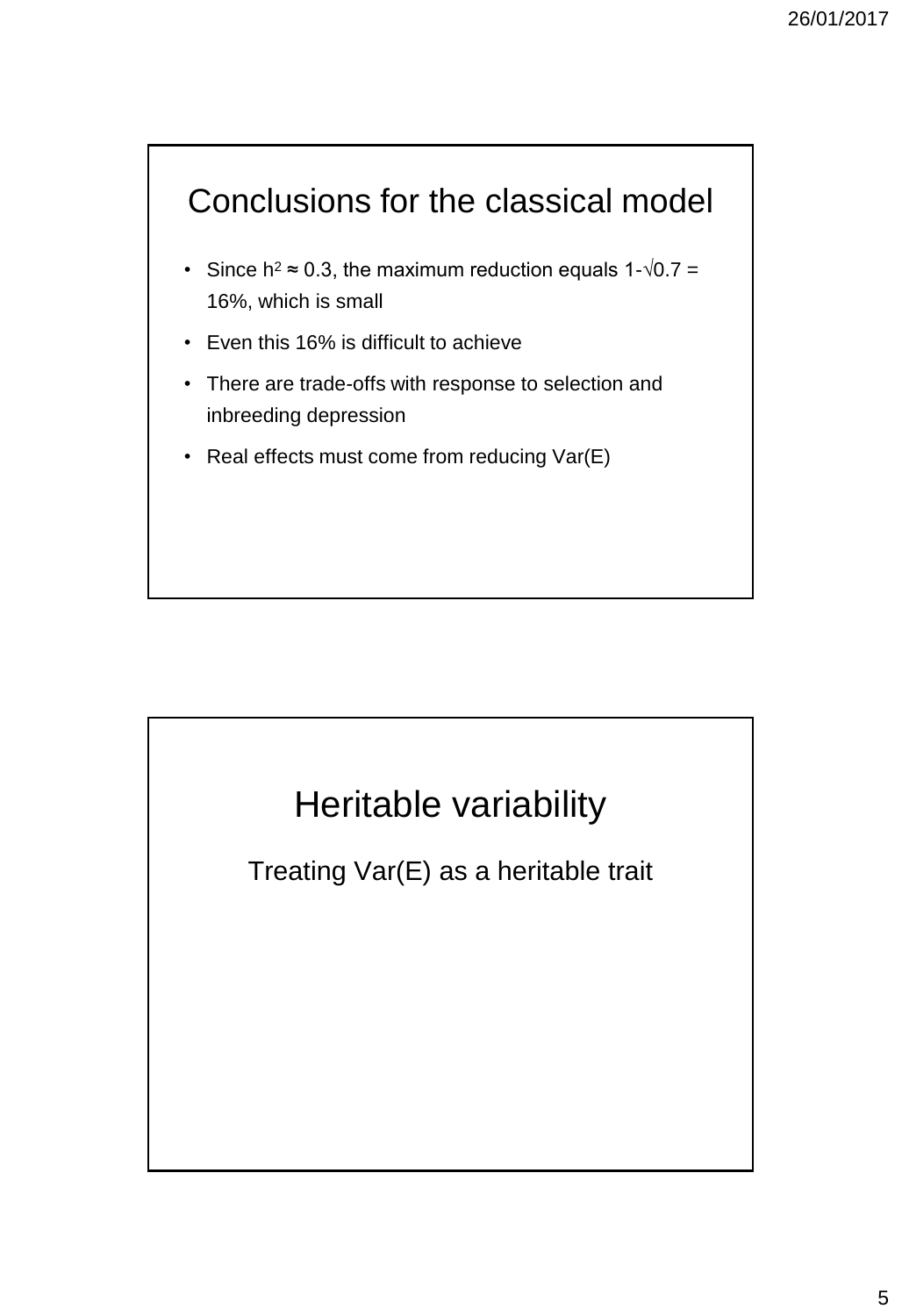

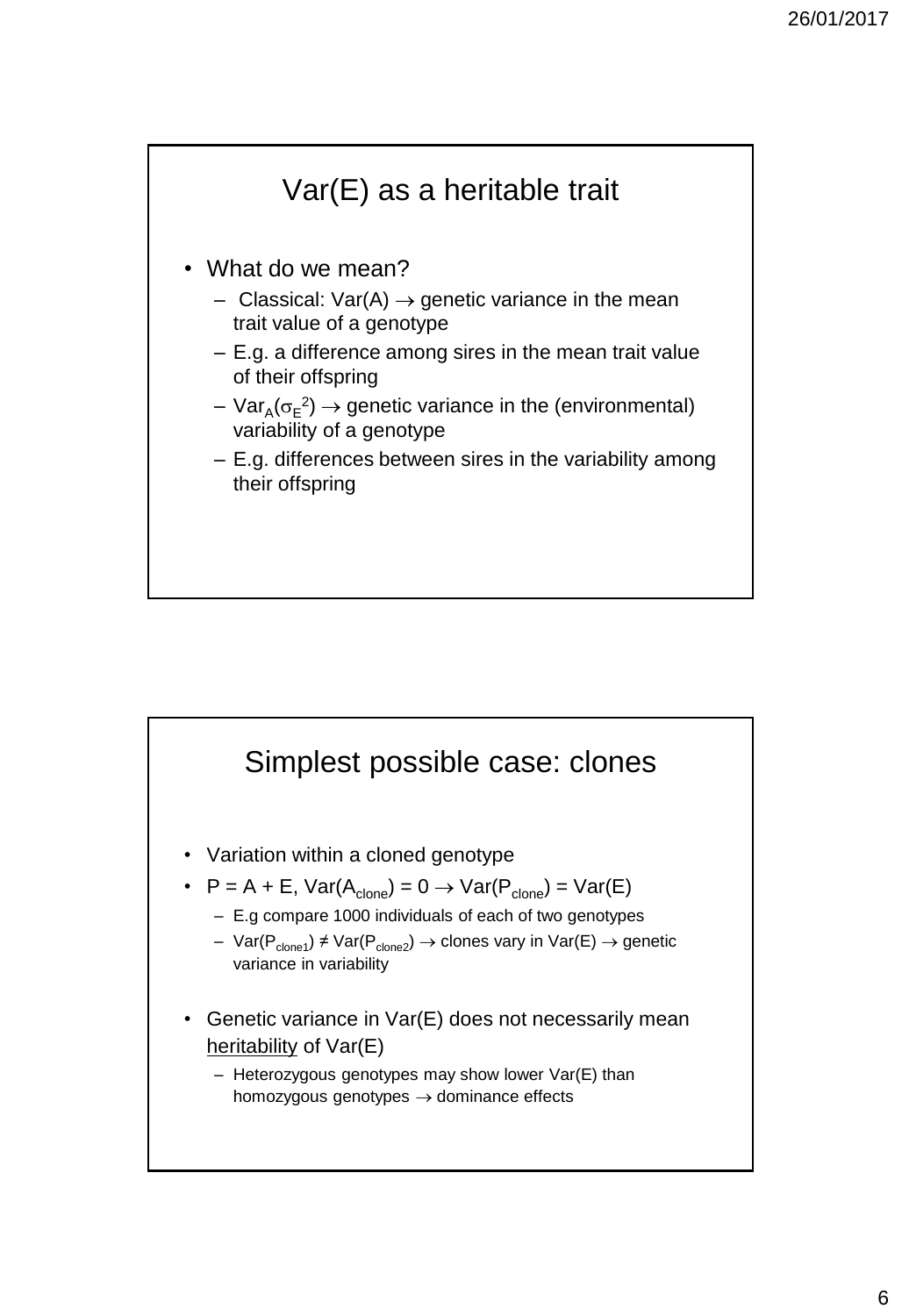# Key Question

1. Does  $Var_g(\sigma_E^2) > 0$  occur?

2. Is this genetic variability in Var(E) heritable?

If the answer is YES, then we can breed for uniformity  $\odot$ 

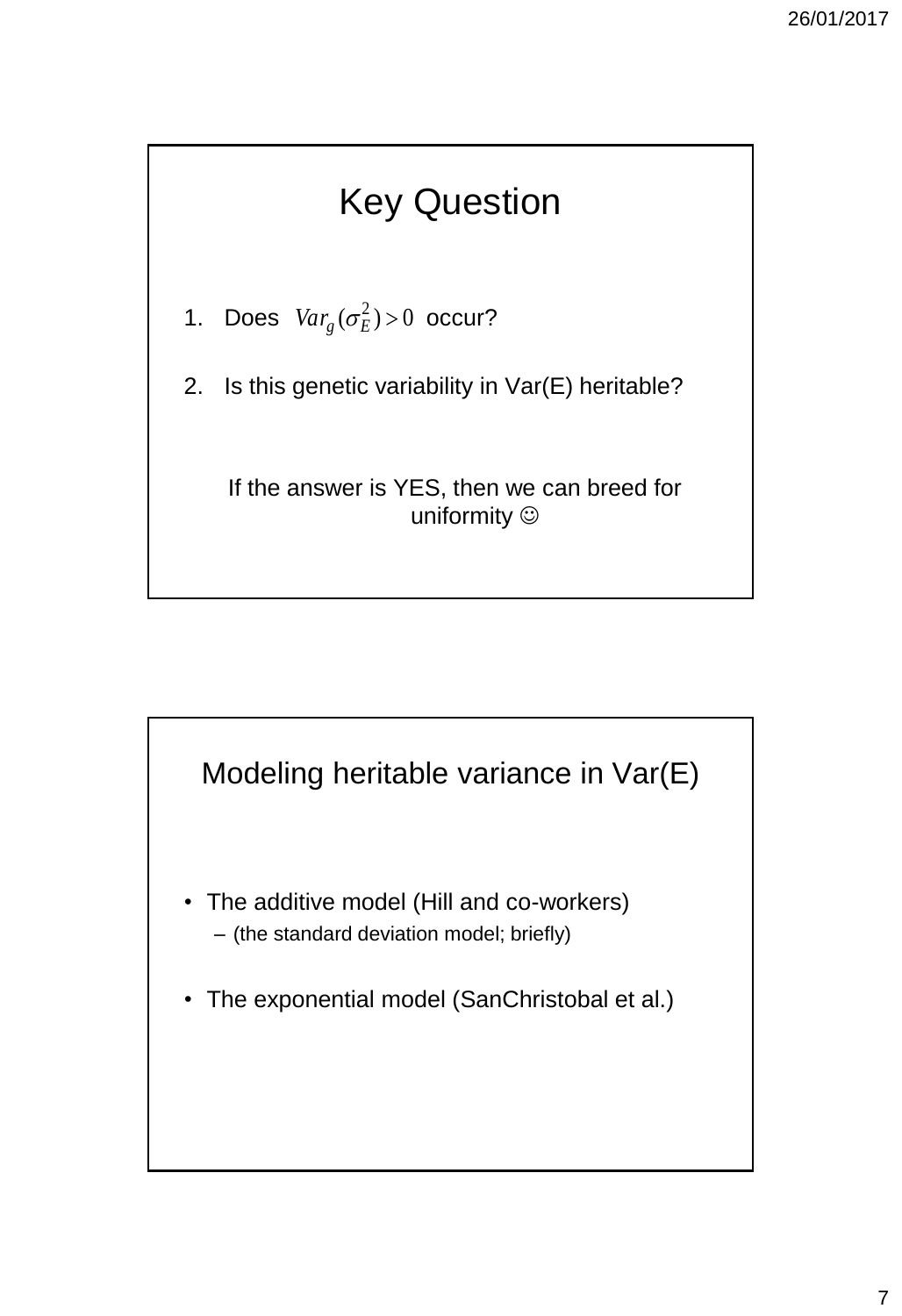

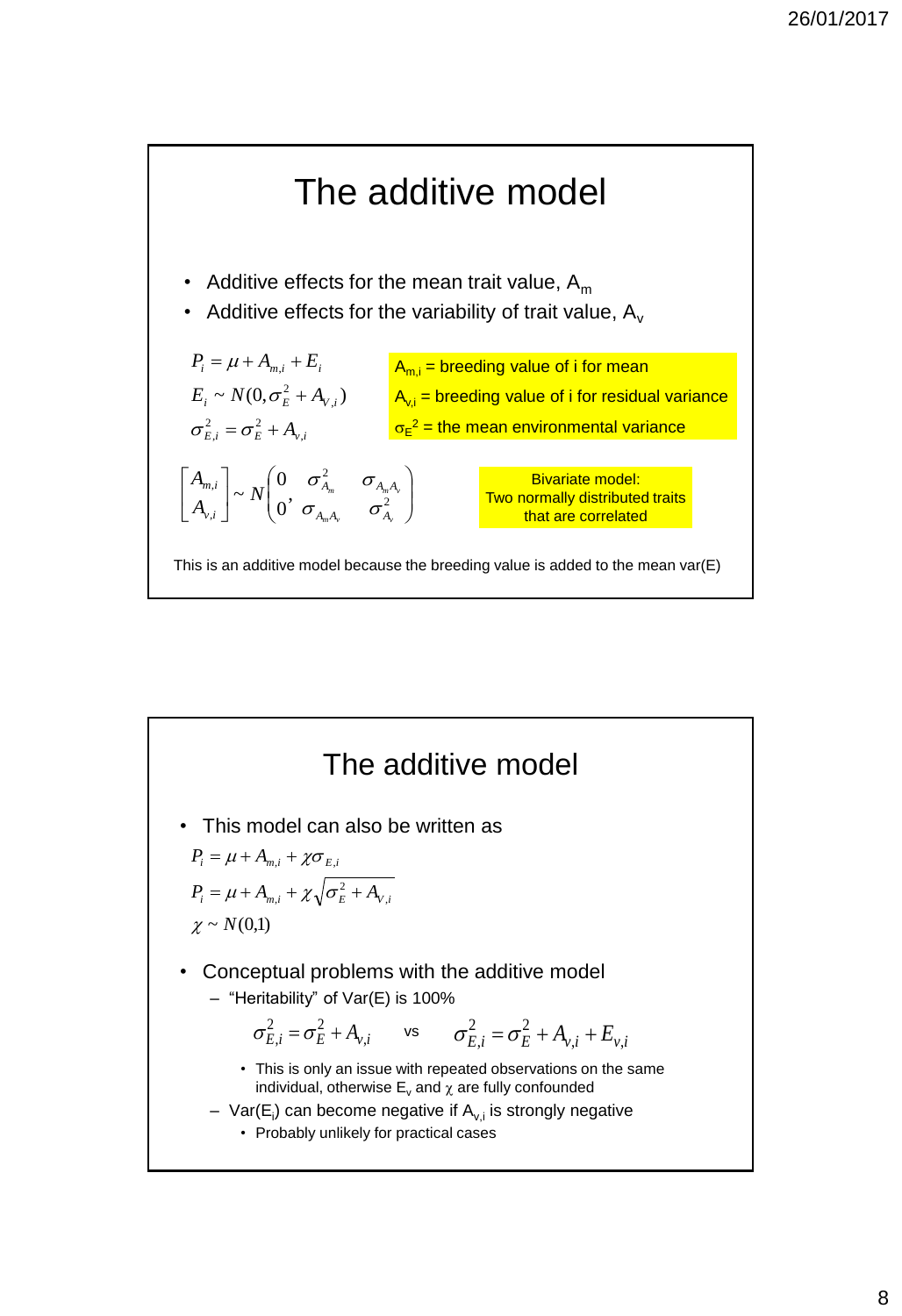

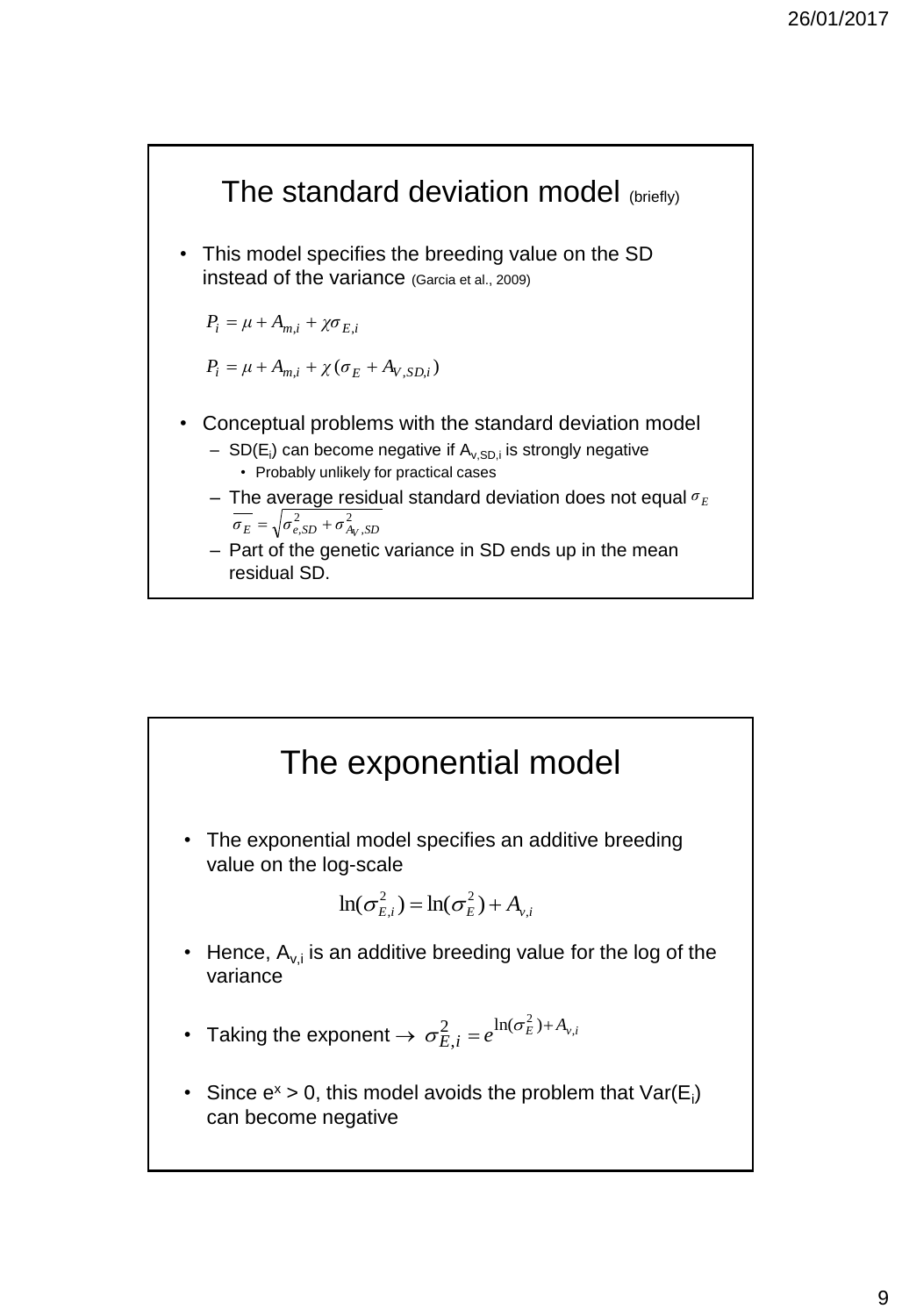

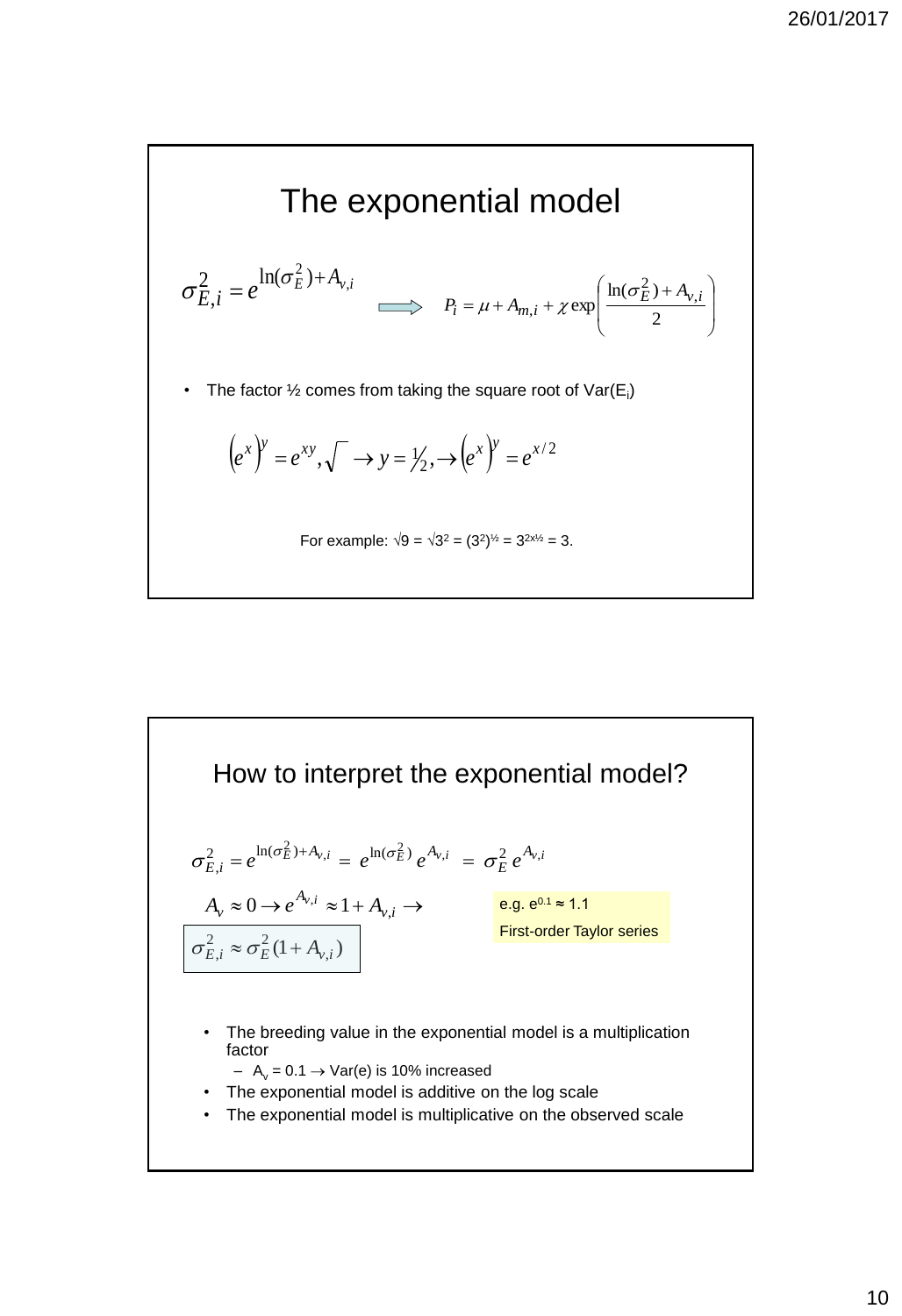

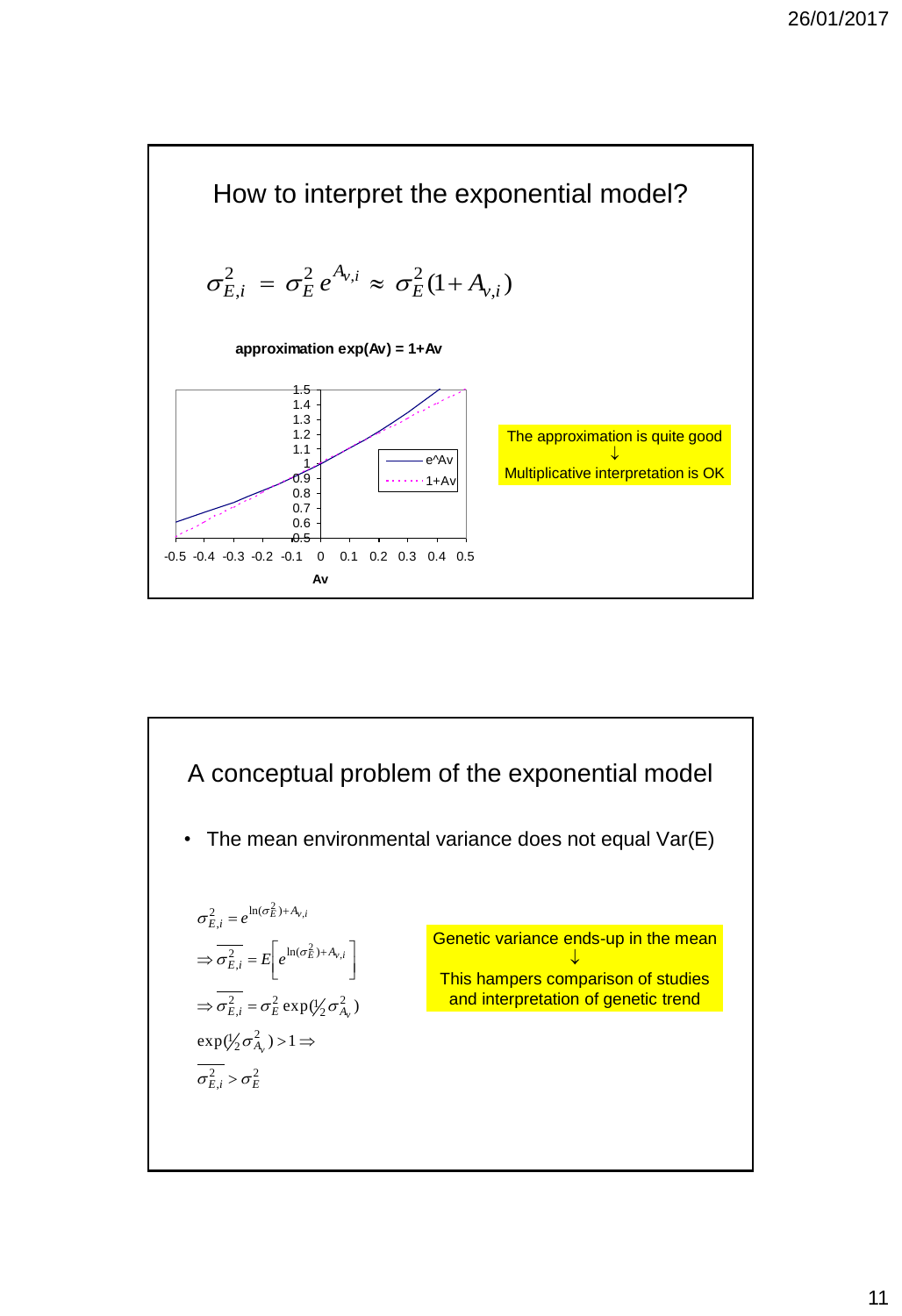

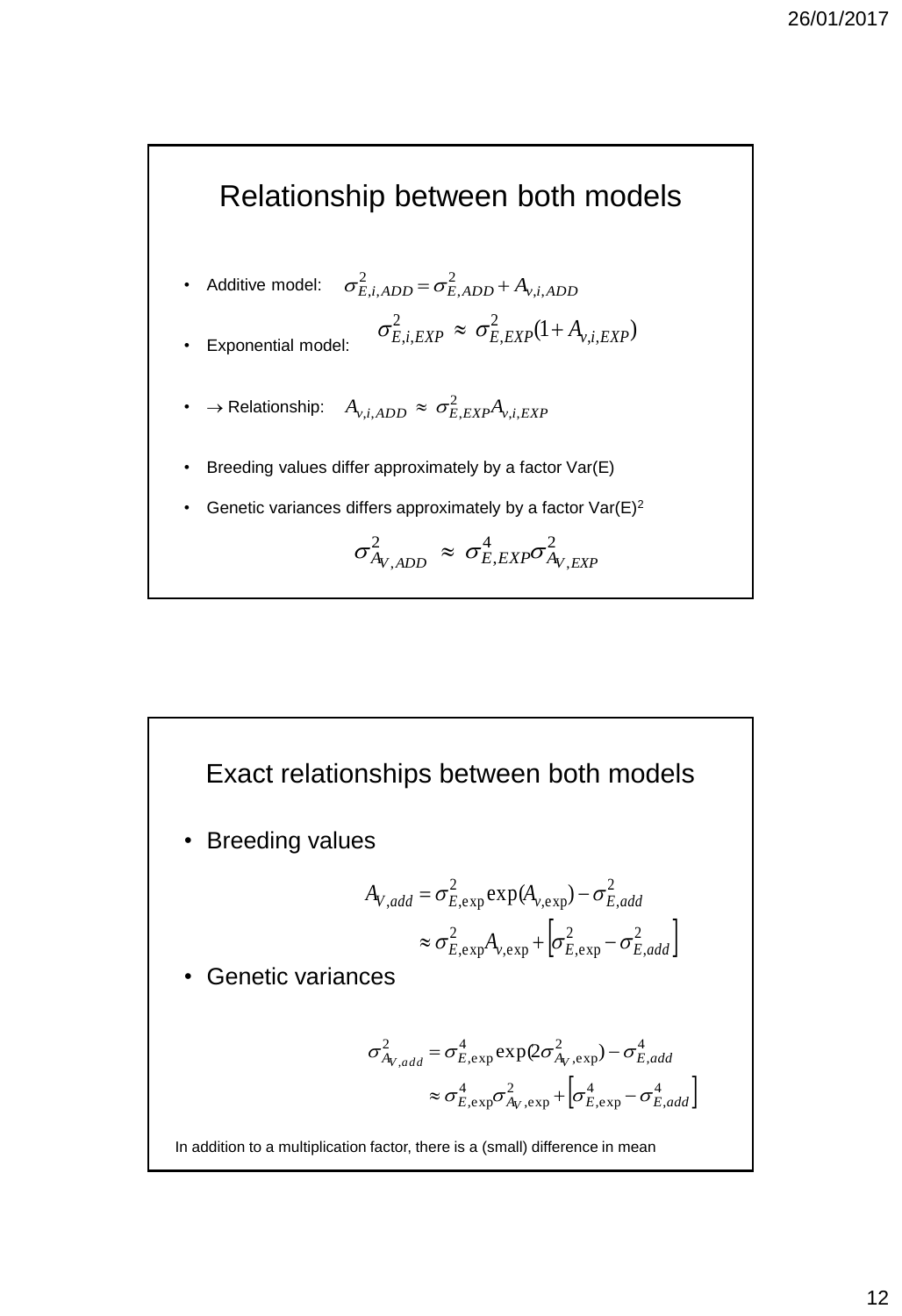

- Results from both models can be converted into each other
- Both models have conceptual issues
	- The exponential model is statistically more correct
	- The additive model better fits within the usual animal breeding framework

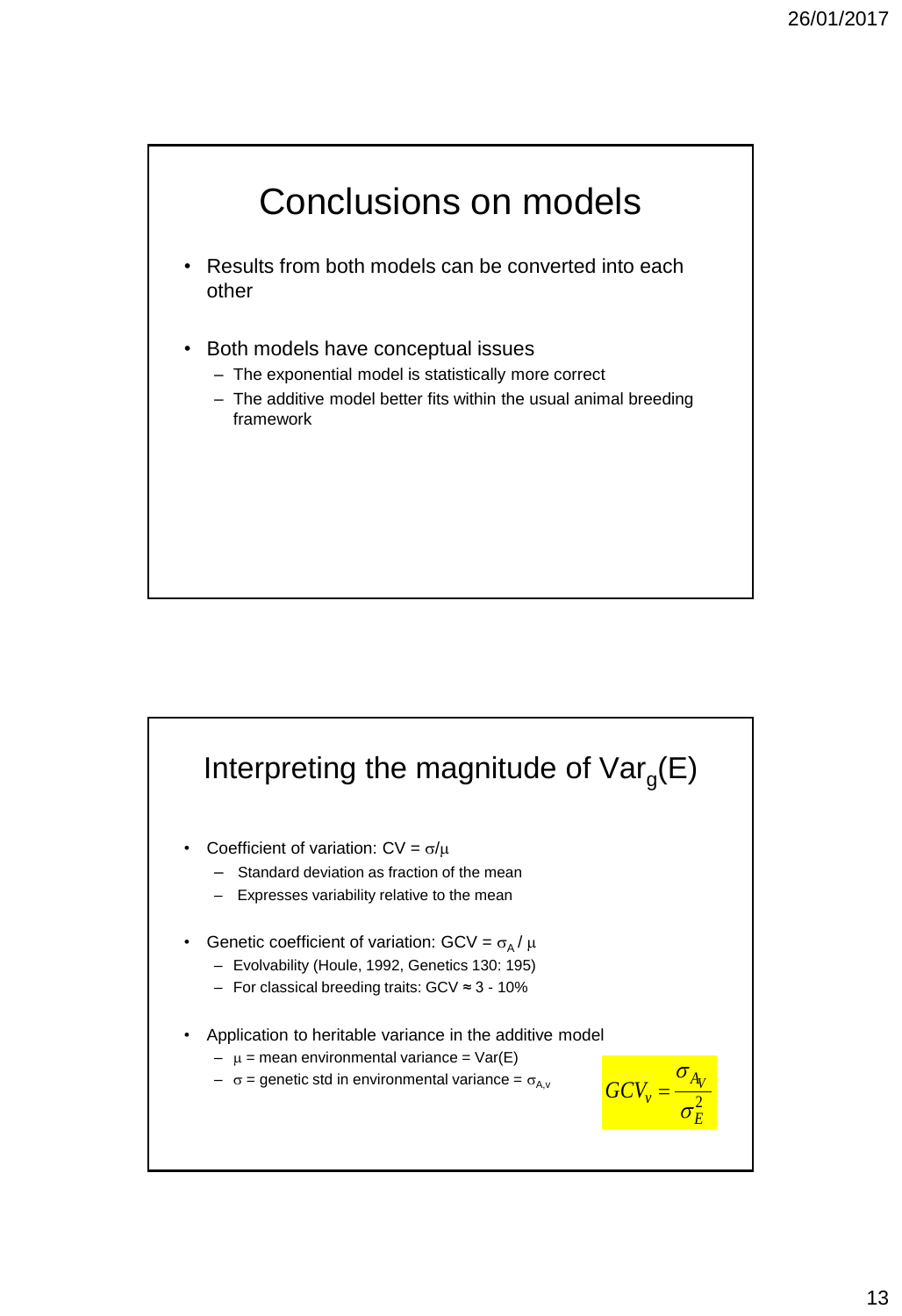

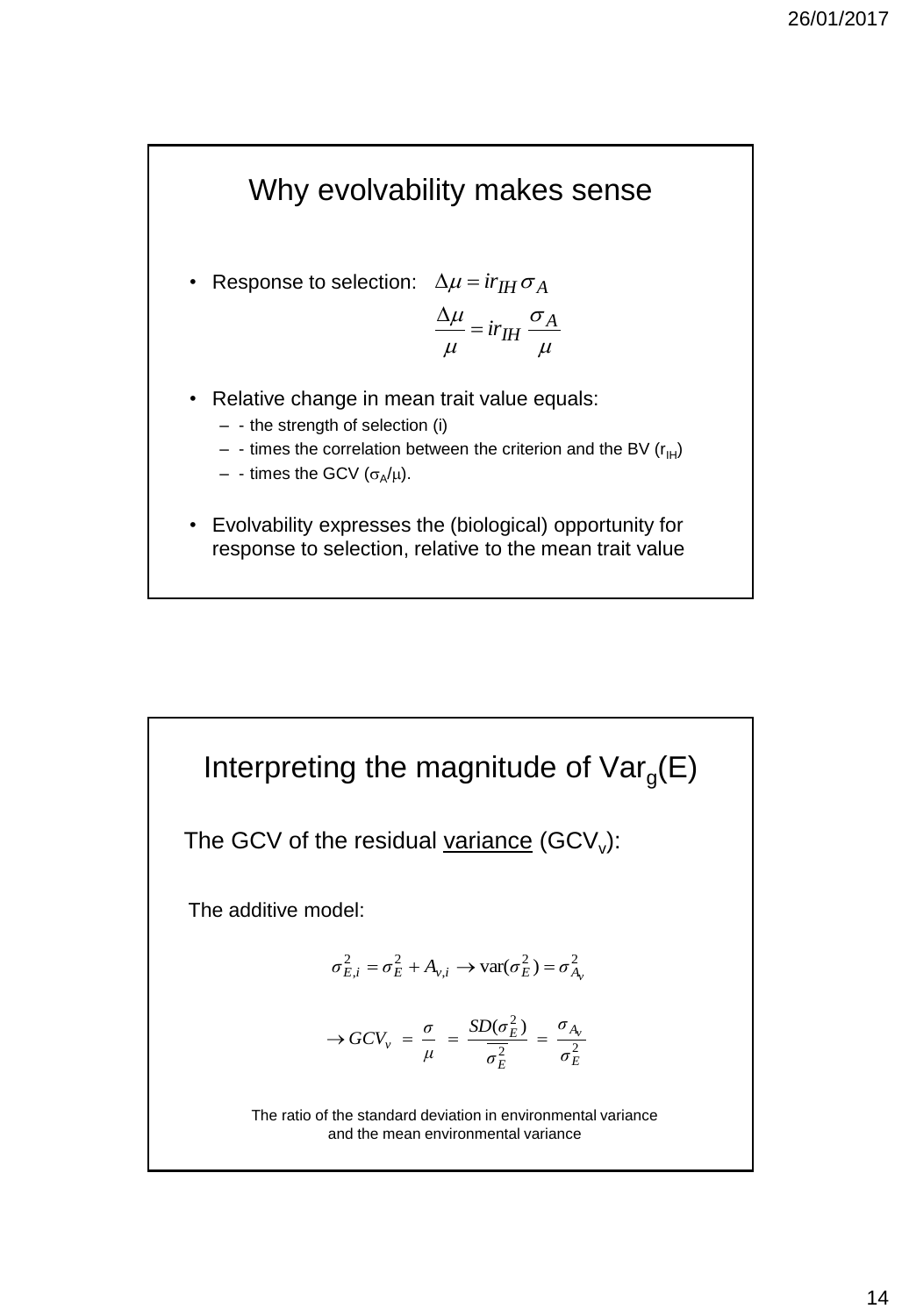

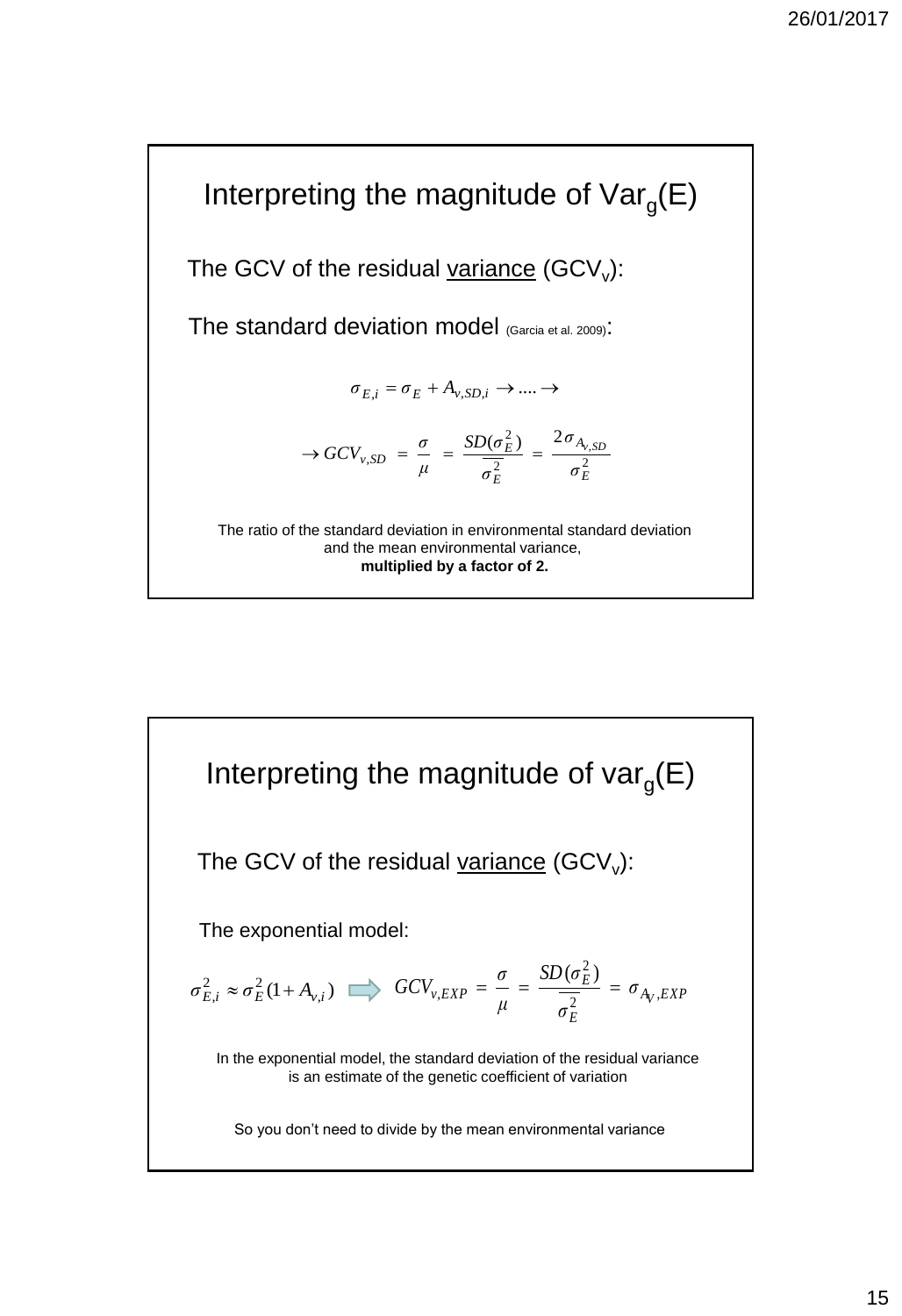

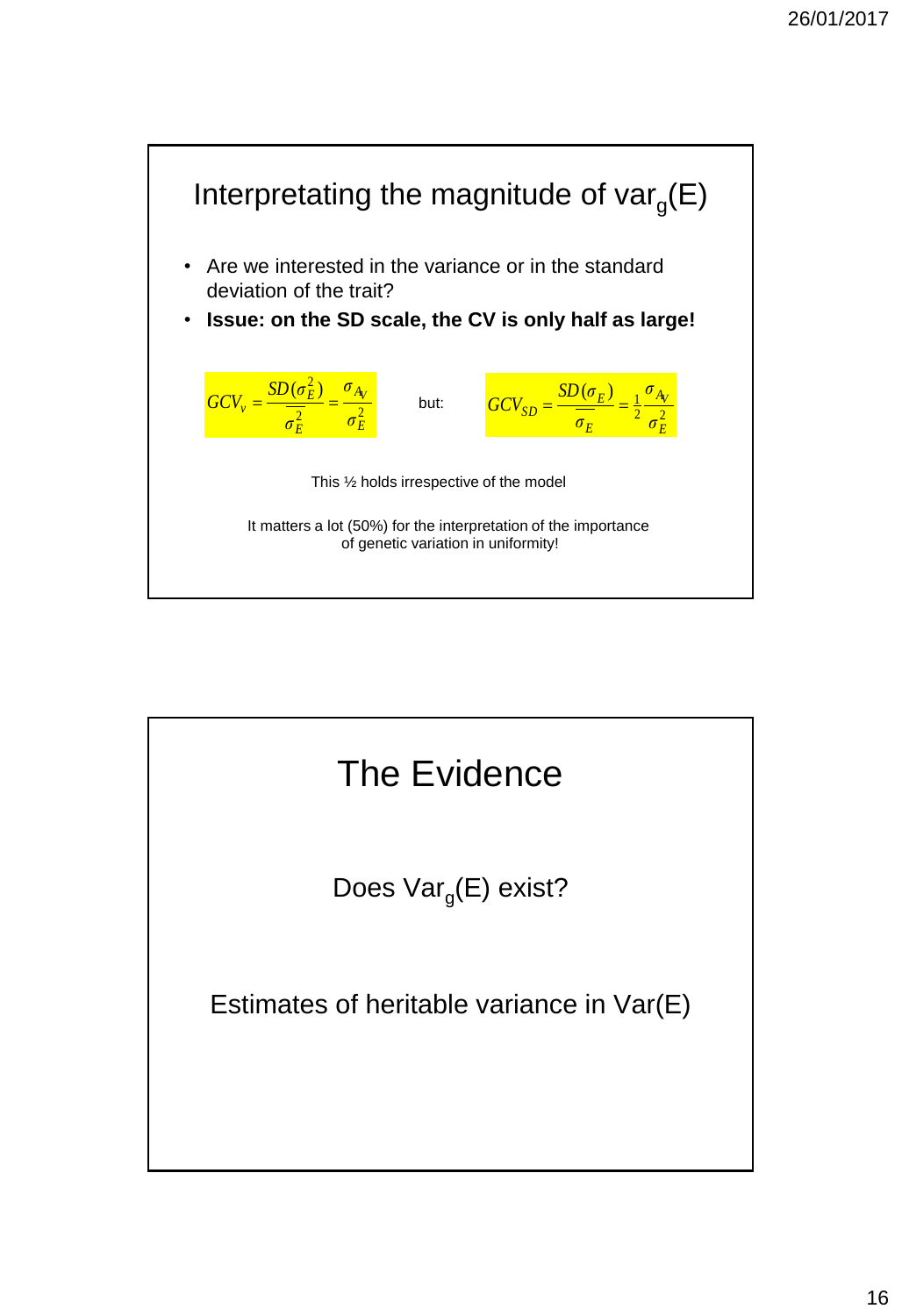| Comparison of literature estimates of genetic variance in environmental variance |                             |              |          |                           |  |  |  |
|----------------------------------------------------------------------------------|-----------------------------|--------------|----------|---------------------------|--|--|--|
| Trait                                                                            | $\sigma^2_{A_v,\text{exp}}$ | $\sigma_A^2$ | $h^{2c}$ | $GCV_E^d$                 |  |  |  |
| Fat/protein goat milk                                                            | 0.000                       | 0.000        | 0.000    | 0.000                     |  |  |  |
| pH pig                                                                           | 0.150                       | $1.2E-04$    | 0.039    | 0.402                     |  |  |  |
| Litter size sheep                                                                | 0.230                       | 0.057        | 0.048    | 0.509                     |  |  |  |
| Litter size pigs                                                                 | 0.090                       | 4.291        | 0.026    | 0.307                     |  |  |  |
| Body weight $(g)$<br>snails                                                      | 0.290                       | 0.368        | 0.017    | 0.580                     |  |  |  |
| Body weight (kg)<br>broiler $\delta$                                             | 0.086                       | 8460         | 0.029    | 0.299                     |  |  |  |
| Body weight (kg)<br>broiler ♀                                                    | 0.096                       | 5310         | 0.031    | 0.318                     |  |  |  |
|                                                                                  |                             |              |          | The evidence: "livestock" |  |  |  |

Estimated GCV are quite high  $\rightarrow$  suggests good prospects for improvement

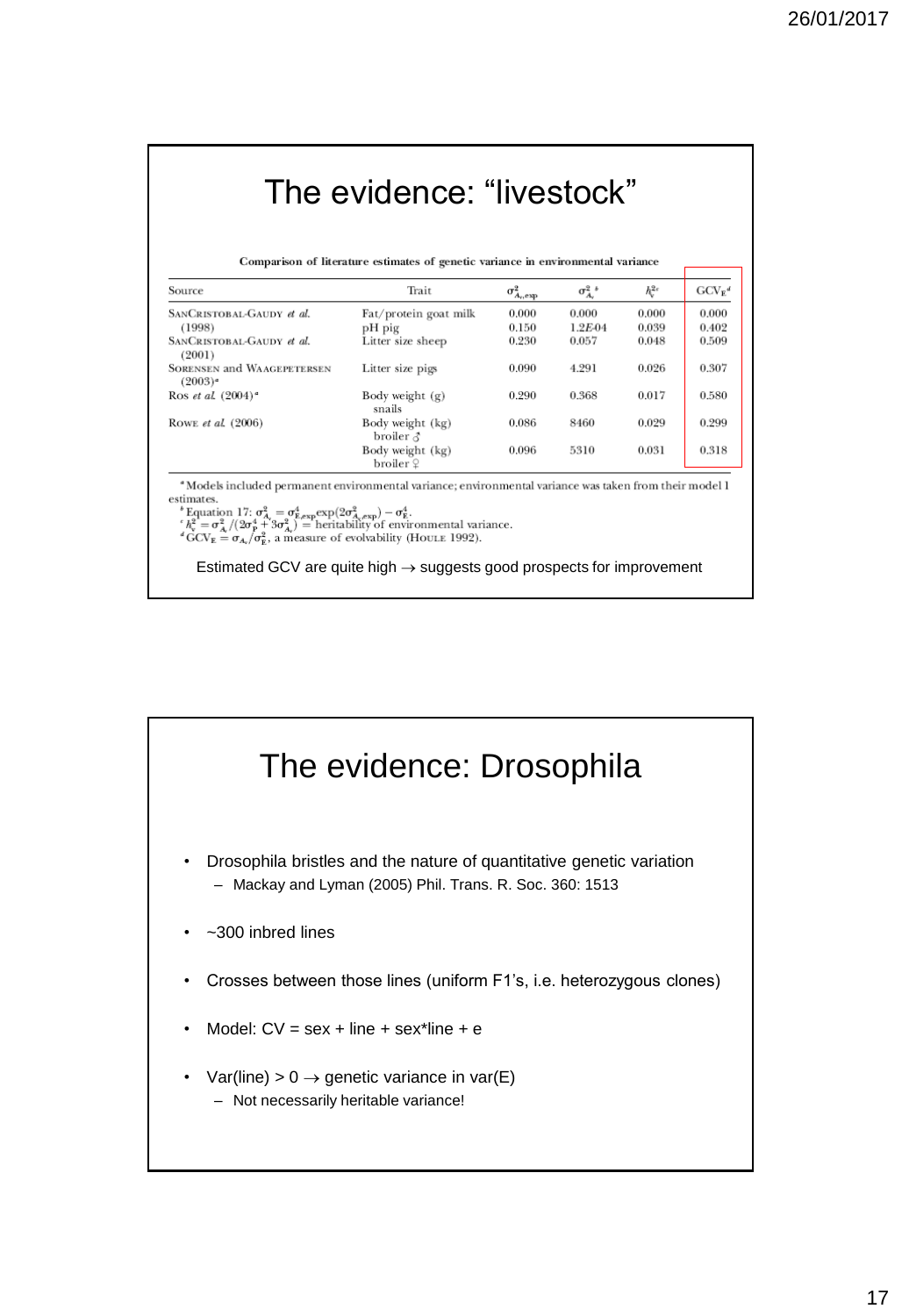|                                                                                  |            | sternopleural bristle number |      |                                                                                                                                                                                                                                    |                 |                          | abdominal bristle number |           |                    |  |  |  |
|----------------------------------------------------------------------------------|------------|------------------------------|------|------------------------------------------------------------------------------------------------------------------------------------------------------------------------------------------------------------------------------------|-----------------|--------------------------|--------------------------|-----------|--------------------|--|--|--|
| source                                                                           | $d.f.^*$   | MS <sup>b</sup>              | F    | Þ                                                                                                                                                                                                                                  | $\sigma^{2c}$   | MSb                      | F                        | Þ         | $\pi^{2c}$         |  |  |  |
| sex                                                                              | 1          | 66.030                       | 6.34 | 0.0122                                                                                                                                                                                                                             | fived           | 44 182.0                 | 167.86                   | 0.0001    | fixed              |  |  |  |
| line                                                                             | 325        | 14.544                       | 1.40 | 0.0013                                                                                                                                                                                                                             | 1.089           | 1117.717                 | 4.23                     | < 0.0001  | 220.481            |  |  |  |
| sex ×line                                                                        | 320<br>623 | 10.403<br>10.706             | 0.97 | 0.0117                                                                                                                                                                                                                             | 0.133<br>10.706 | 264.288<br>179.235       | 1.47                     | $-0.0001$ | 1.01427<br>179.235 |  |  |  |
|                                                                                  |            |                              |      |                                                                                                                                                                                                                                    |                 |                          |                          |           |                    |  |  |  |
| error<br><sup>b</sup> Type III mean squares.<br><sup>c</sup> Variance component. |            |                              |      | <sup>a</sup> Degrees of freedom. The design is unbalanced as some lines produced individuals of only one sex.<br>Table 2. Analyses of genetic variance of environmental plasticity for homozygous chromosome 3 substitution lines. |                 |                          |                          |           |                    |  |  |  |
|                                                                                  |            | sternopleural bristle number |      |                                                                                                                                                                                                                                    |                 | abdominal bristle number |                          |           |                    |  |  |  |
| source                                                                           | $d.f.^*$   | MS <sup>b</sup>              | F    | Þ                                                                                                                                                                                                                                  | $e^{2c}$        | MS <sup>b</sup>          | $\boldsymbol{F}$         | Þ         | $\pi^{2c}$         |  |  |  |
| sex                                                                              |            | 75.868                       | 7.84 | 0.0054                                                                                                                                                                                                                             | fixed           | 9031.54                  | 80.69                    | < 0.0001  | fixed              |  |  |  |
| line                                                                             | 322        | 12.863                       | 1.33 | 0.0056                                                                                                                                                                                                                             | 0.840           | 425.600                  | 3.80                     | < 0.0001  | 78.483             |  |  |  |
| sex×line<br>error                                                                | 320<br>625 | 9.693<br>8.240               | 1.18 | 0.0451                                                                                                                                                                                                                             | 0.727<br>8.240  | 112.130<br>94.518        | 1.19                     | 0.0272    | 0.026<br>94.518    |  |  |  |

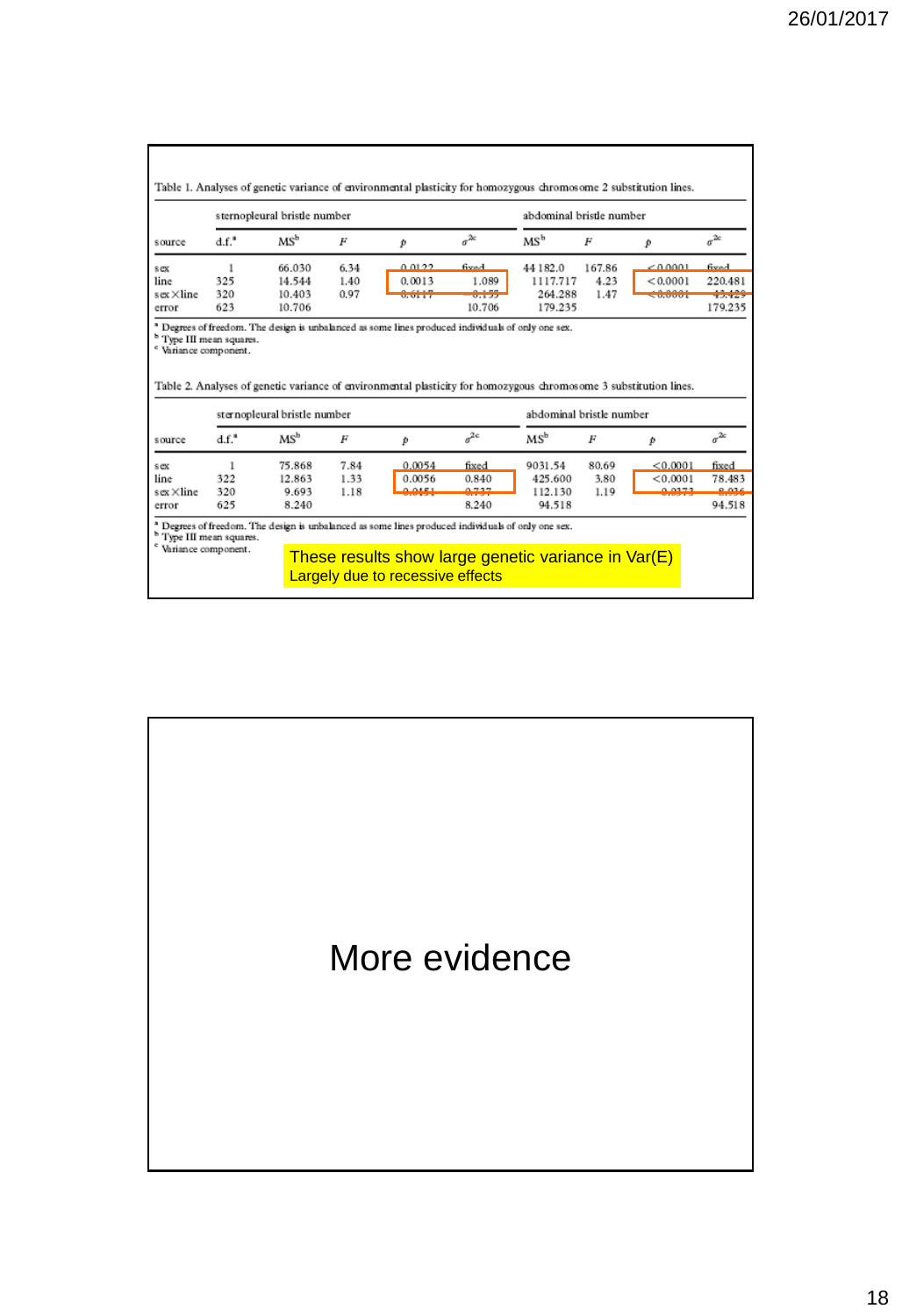#### Genetic variance in microenvironmental sensitivity laying hens/broilers

| <b>Species</b>  | Trait                | varav | <b>GCV</b><br>ve | <b>GCV</b><br>sd | <b>GCV</b><br><b>VD</b> | GCV<br>sdp | h2v  |
|-----------------|----------------------|-------|------------------|------------------|-------------------------|------------|------|
| Laying hens     | Egg color purebreds  | 0.08  | 0.28             | 0.14             | 0.11                    | 0.05       | 0.01 |
|                 | Egg color crossbreds | 0.07  | 0.26             | 0.13             | 0.13                    | 0.07       | 0.01 |
|                 | Egg weight           | 0.10  | 0.32             | 0.16             | 0.17                    | 0.09       | 0.03 |
| <b>Broilers</b> | Body weight males    | 0.10  | 0.32             | 0.16             | 0.26                    | 0.13       | 0.03 |
|                 | Body weight females  | 0.14  | 0.37             | 0.19             | 0.30                    | 0.15       | 0.04 |
|                 | Body weight males    | 0.24  | 0.49             | 0.25             | 0.36                    | 0.18       | 0.05 |
|                 | Body weight females  | 0.32  | 0.57             | 0.29             | 0.36                    | 0.18       | 0.05 |
|                 |                      |       |                  |                  |                         |            |      |

### Genetic variance in microenvironmental sensitivity pigs

| <b>Species</b> | Trait                  | varav | GCV<br>ve | <b>GCV</b><br>sd | <b>GCV</b><br><b>vp</b> | GCV<br>sdp | h2v  |
|----------------|------------------------|-------|-----------|------------------|-------------------------|------------|------|
| Pigs           | Piglet birth weight LW | 0.04  | 0.19      | 0.09             | 0.15                    | 0.07       | 0.01 |
|                | Piglet birth weight LR | 0.04  | 0.21      | 0.10             | 0.16                    | 0.08       | 0.01 |
|                | Carcass weight P       | 0.08  | 0.28      | 0.14             | 0.17                    | 0.09       | 0.03 |
|                | Carcass weight Spain   | 0.12  | 0.34      | 0.17             | 0.15                    | 0.08       | 0.01 |
|                | Litter size Denmark    | 0.09  | 0.31      | 0.15             | 0.23                    | 0.12       | 0.03 |
|                |                        |       |           |                  |                         |            |      |
|                |                        |       |           |                  |                         |            |      |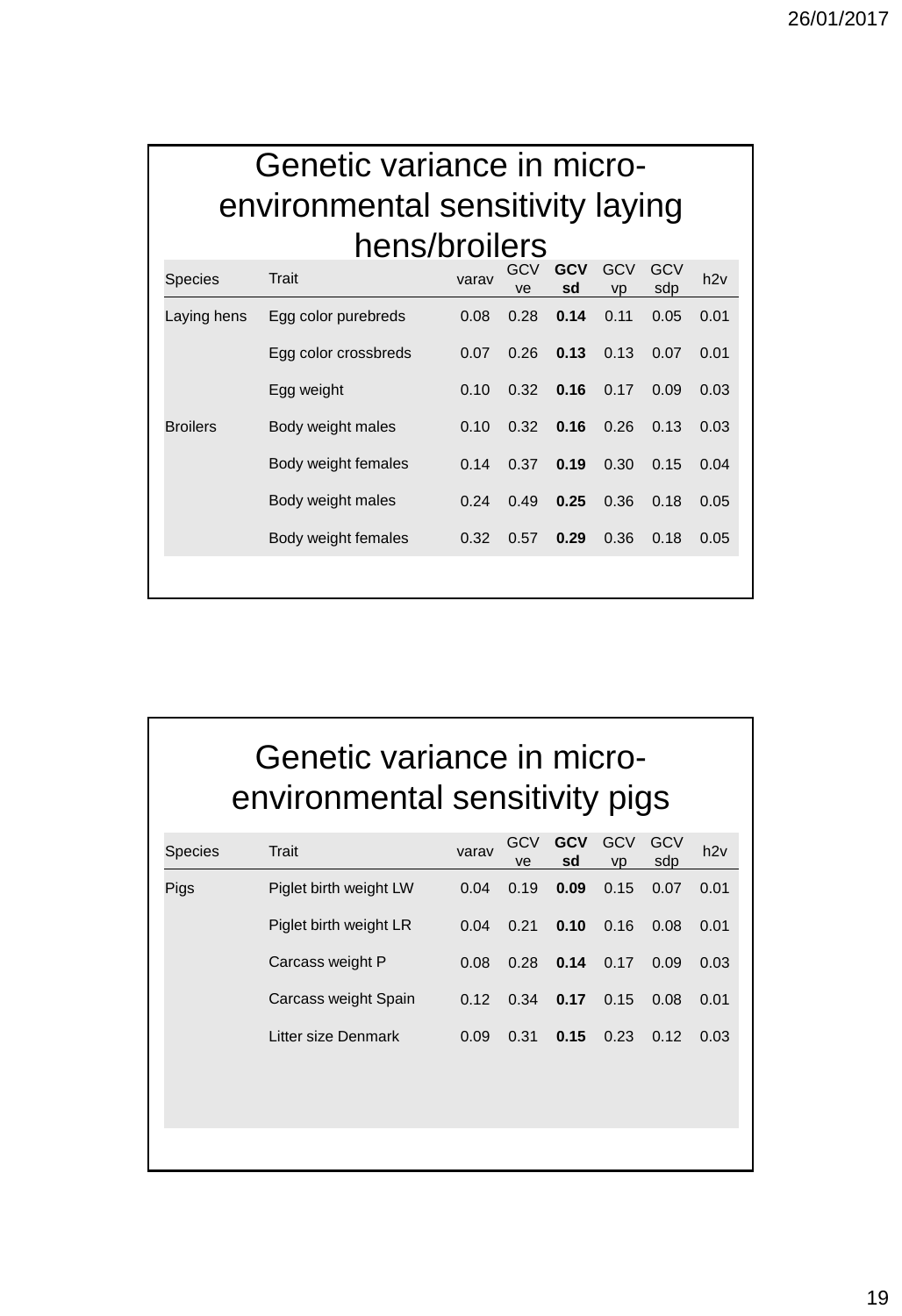|                | Genetic variance in micro-<br>environmental sensitivity dairy cattle |       |           |                  |                         |                   |        |
|----------------|----------------------------------------------------------------------|-------|-----------|------------------|-------------------------|-------------------|--------|
| <b>Species</b> | Trait                                                                | varav | GCV<br>ve | <b>GCV</b><br>sd | <b>GCV</b><br><b>VD</b> | <b>GCV</b><br>sdp | h2v    |
| Dairy cattle   | milk NL                                                              | 0.03  | 0.19      | 0.09             | 0.04                    | 0.02              | < 0.01 |
|                | milk Sweden                                                          | 0.05  | 0.22      | 0.11             | 0.07                    | 0.03              | 0.01   |
|                | <b>SCS Sweden</b>                                                    | 0.05  | 0.21      | 0.11             | 0.10                    | 0.05              | 0.01   |
|                | <b>SCS Robustmilk farms</b>                                          | 0.08  | 0.28      | 0.14             | 0.08                    | 0.04              | 0.01   |
|                | milk Belgium                                                         | 0.03  | 0.17      | 0.09             | 0.06                    | 0.03              | < 0.01 |
|                | <b>SCS Belgium</b>                                                   | 0.03  | 0.16      | 0.08             | 0.08                    | 0.04              | < 0.01 |
|                | <b>SFA Belgium</b>                                                   | 0.01  | 0.12      | 0.06             | 0.04                    | 0.02              | < 0.01 |
|                | <b>UFA Belgium</b>                                                   | 0.02  | 0.12      | 0.06             | 0.08                    | 0.04              | < 0.01 |
|                | C <sub>18:1</sub> cis-9 Belgium                                      | 0.02  | 0.12      | 0.06             | 0.09                    | 0.04              | < 0.01 |

## Genetic variance in microenvironmental sensitivity fish

| <b>Species</b> | Trait          | Varav | <b>GCV</b><br>ve | <b>GCV</b><br>sd | GCV<br>vp | GCV<br>sdp | h2v  |
|----------------|----------------|-------|------------------|------------------|-----------|------------|------|
| Fish           | Salmon         | 0.17  | 0.42             | 0.21             | 0.26      | 0.13       | 0.03 |
| Tilapia        | Harvest weight |       |                  | 0.18             |           |            |      |
|                | length         |       |                  | 0.12             |           |            |      |
|                | width          |       |                  | 0.17             |           |            |      |
|                | Depth          |       |                  | 0.17             |           |            |      |
|                |                |       |                  |                  |           |            |      |
|                |                |       |                  |                  |           |            |      |
|                |                |       |                  |                  |           |            |      |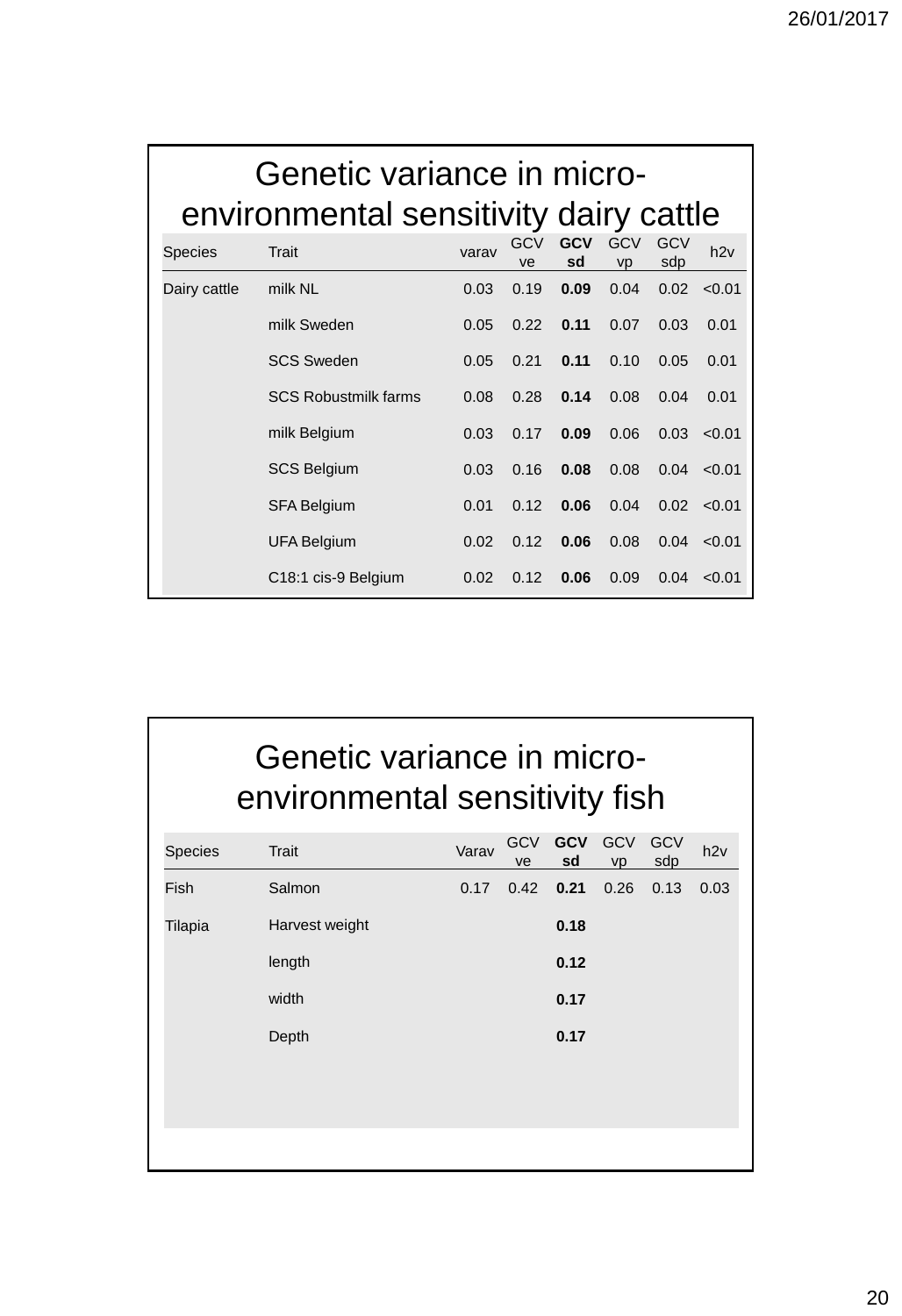#### Genetic correlation phenotype and micro-environmental sensitivity

| <b>Analysis</b>                                                                    | $r_{A_m A_v}$ | se   |
|------------------------------------------------------------------------------------|---------------|------|
| Egg color purebreds                                                                | $-0.06$       | 0.09 |
| Egg color crossbreds                                                               | 0.48          | 0.11 |
| Piglet birth weight LW                                                             | 0.62          | 0.12 |
| Piglet birth weight LR                                                             | 0.55          | 0.14 |
| Carcass weight                                                                     | 0.13          | 0.16 |
| Dairy cattle milk                                                                  | 0.74          |      |
| Estimates tend to be positive: higher trait values go together with more variation |               |      |

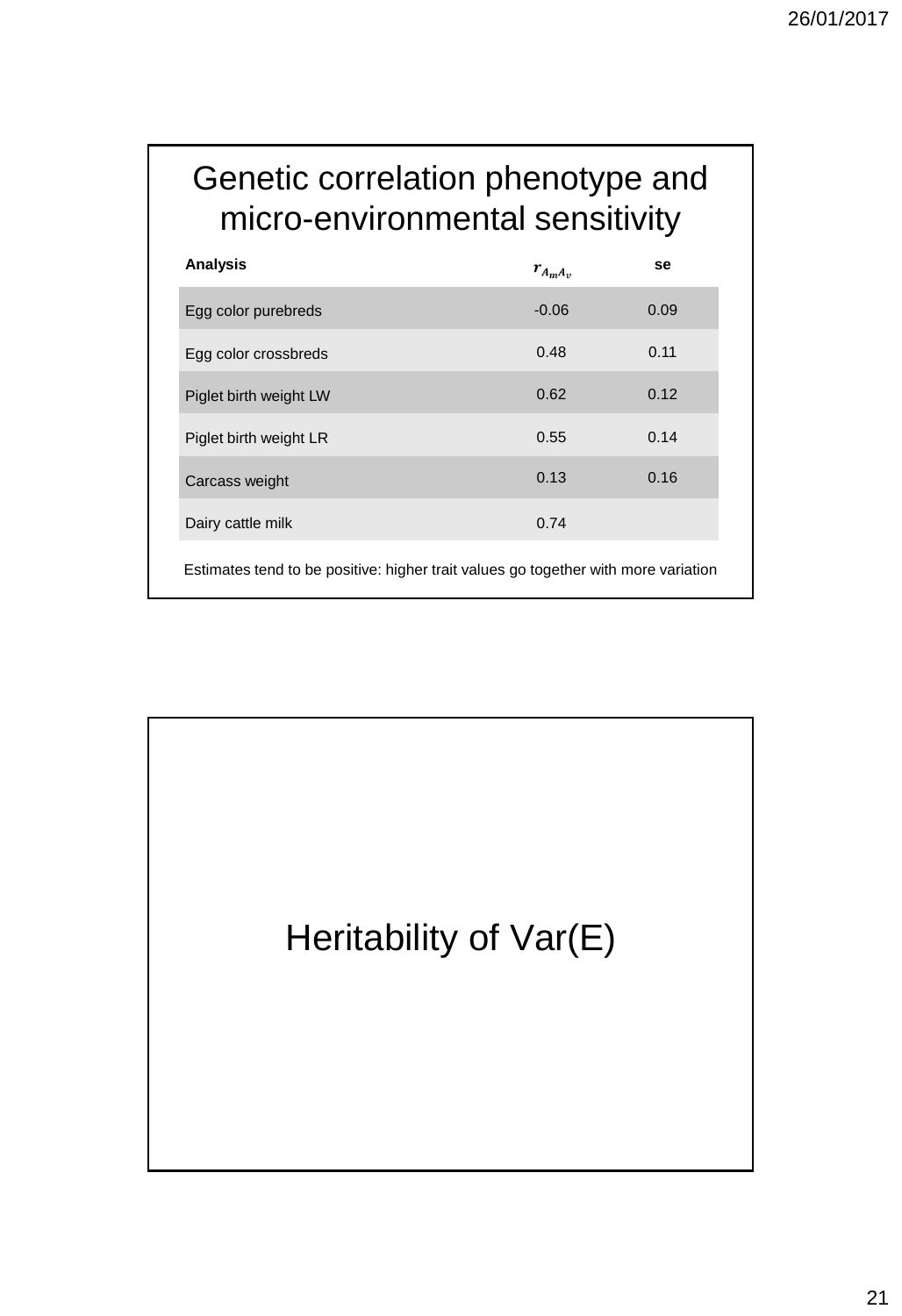

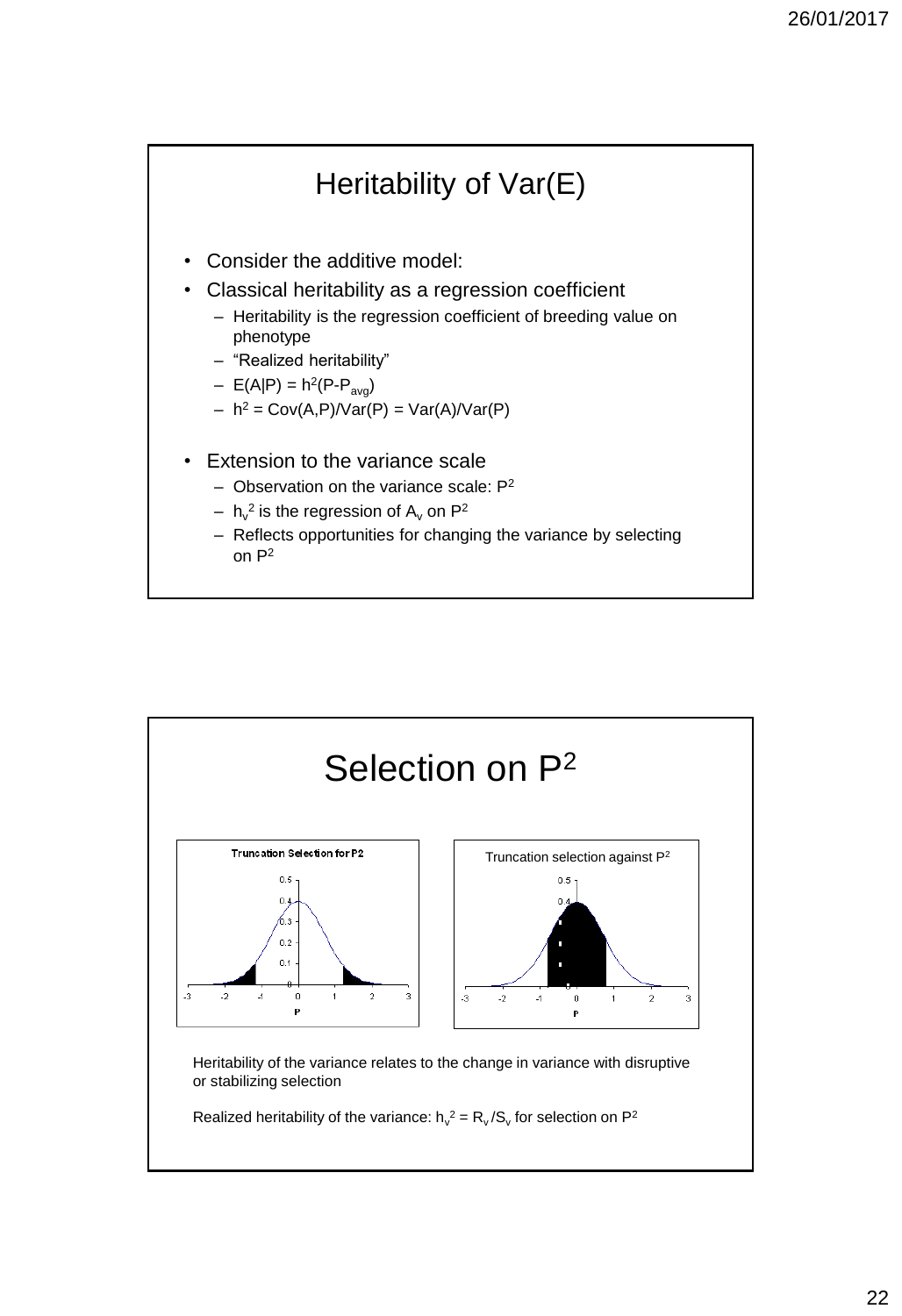

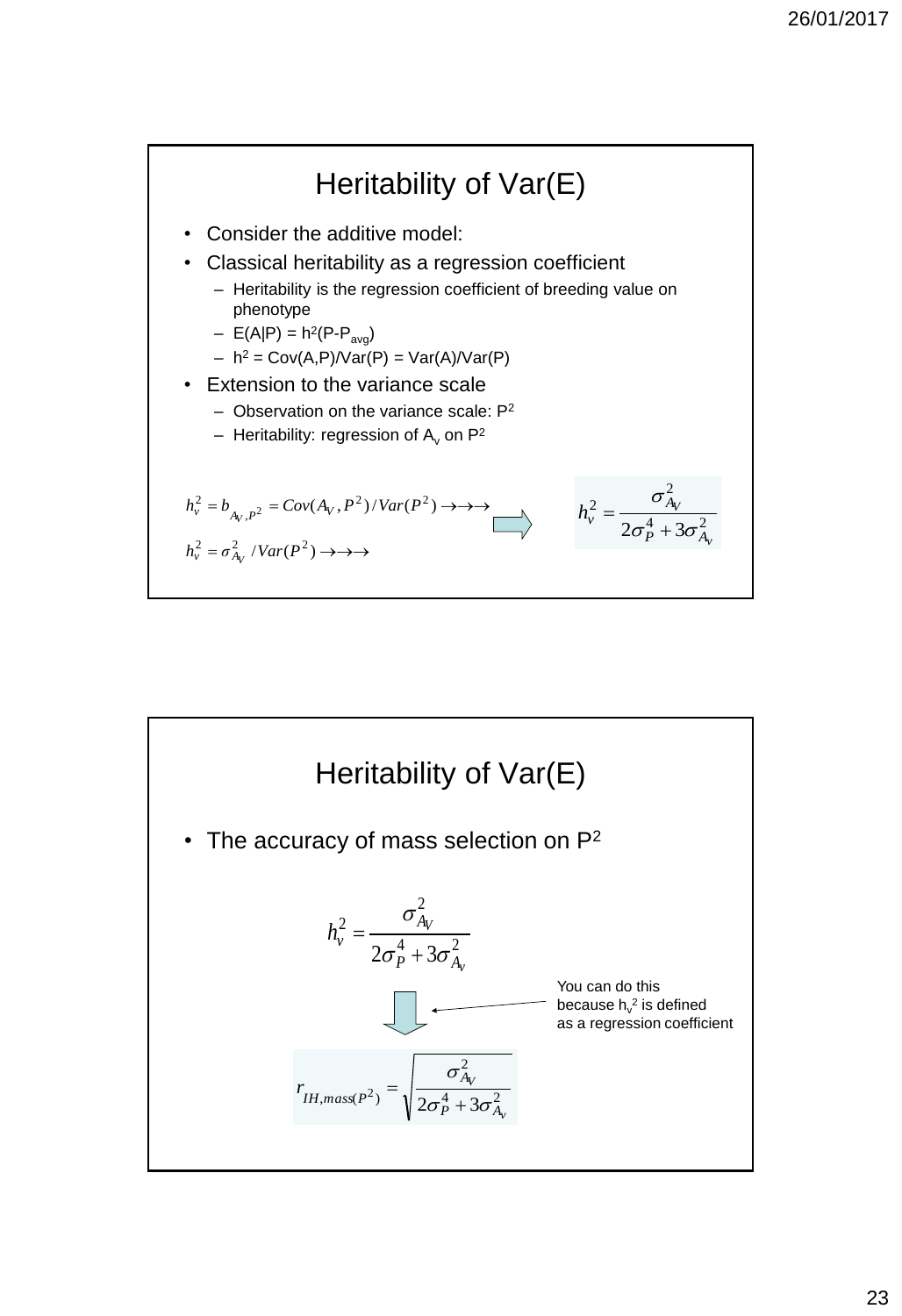

| Source                                                                                                                                                                                                                                                                                                                                                                                                                                            | Trait                                    | $\sigma^2_{A_v,\text{exp}}$ | $\sigma_A^2$ | $h^{2s}$ | $GCVF$ <sup>d</sup> |
|---------------------------------------------------------------------------------------------------------------------------------------------------------------------------------------------------------------------------------------------------------------------------------------------------------------------------------------------------------------------------------------------------------------------------------------------------|------------------------------------------|-----------------------------|--------------|----------|---------------------|
| SANCRISTOBAL-GAUDY et al.                                                                                                                                                                                                                                                                                                                                                                                                                         | Fat/protein goat milk                    | 0.000                       | 0.000        | 0.000    | 0.000               |
| (1998)                                                                                                                                                                                                                                                                                                                                                                                                                                            | pH pig                                   | 0.150                       | $1.2E-04$    | 0.039    | 0.402               |
| SANCRISTOBAL-GAUDY et al.<br>(2001)                                                                                                                                                                                                                                                                                                                                                                                                               | Litter size sheep                        | 0.230                       | 0.057        | 0.048    | 0.509               |
| <b>SORENSEN and WAAGEPETERSEN</b><br>$(2003)^4$                                                                                                                                                                                                                                                                                                                                                                                                   | Litter size pigs                         | 0.090                       | 4.291        | 0.026    | 0.307               |
| Ros et al. $(2004)^{o}$                                                                                                                                                                                                                                                                                                                                                                                                                           | Body weight $(g)$<br>snails              | 0.290                       | 0.368        | 0.017    | 0.580               |
| ROWE et al. (2006)                                                                                                                                                                                                                                                                                                                                                                                                                                | Body weight (kg)<br>broiler $\delta$     | 0.086                       | 8460         | 0.029    | 0.299               |
|                                                                                                                                                                                                                                                                                                                                                                                                                                                   | Body weight (kg)<br>broiler <sup>Q</sup> | 0.096                       | 5310         | 0.031    | 0.318               |
| <sup>4</sup> Models included permanent environmental variance; environmental variance was taken from their model 1<br>estimates.<br><sup><i>s</i></sup> Equation 17: $\sigma_A^2 = \sigma_{E,exp}^4 \exp(2\sigma_{A,exp}^2) - \sigma_E^4$ .<br>${}^c h_v^2 = \sigma_A^2/(2\sigma_p^4 + 3\sigma_A^2)$ = heritability of environmental variance.<br><sup>4</sup> GCV <sub>E</sub> = $\sigma_A/\sigma_E^2$ , a measure of evolvability (HOULE 1992). |                                          |                             |              |          |                     |